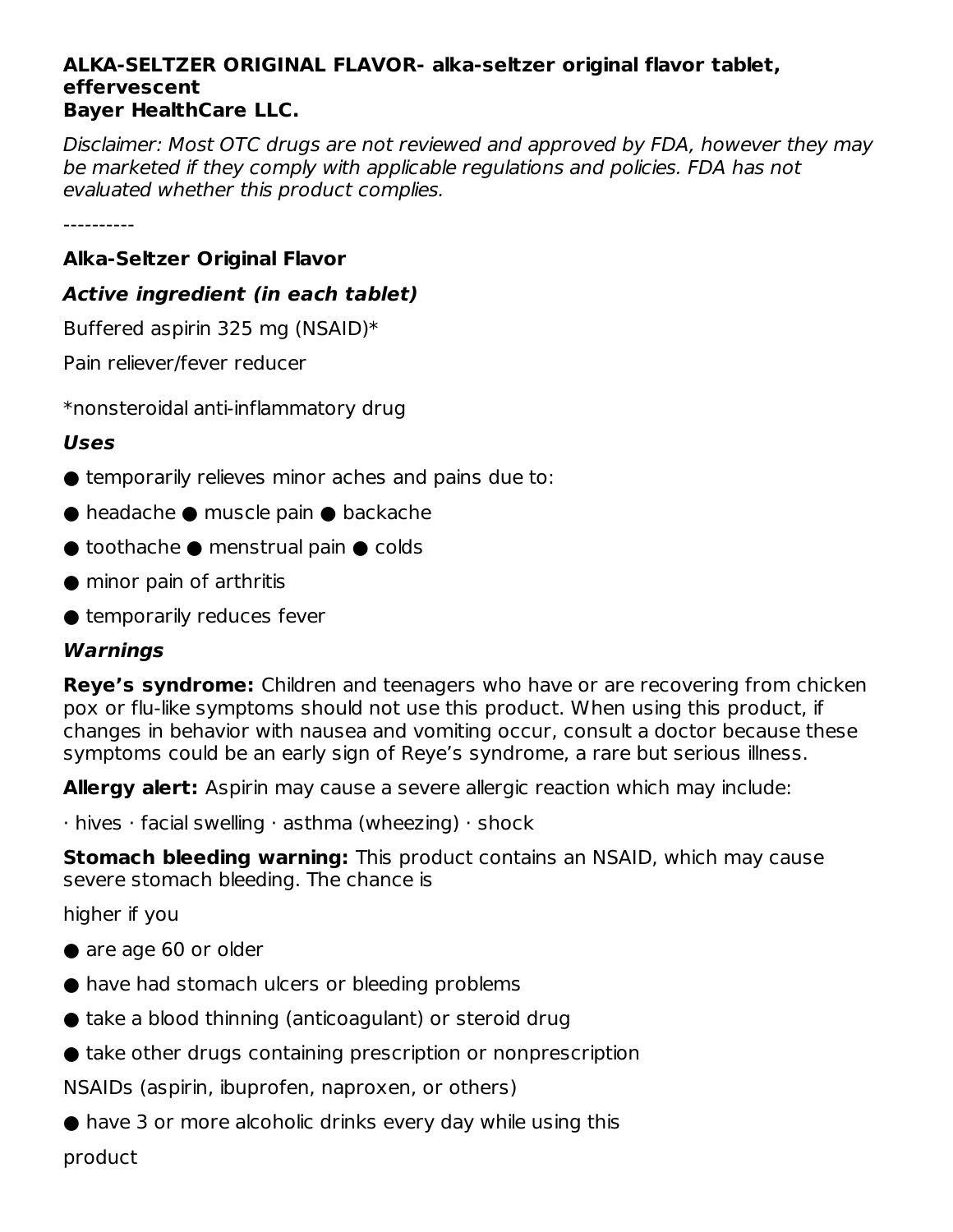## **Do not use**

- if you are allergic to aspirin or any other pain reliever/fever reducer
- if you have ever had an allergic reaction to this product or any of its ingredients

## **Ask a doctor before use if**

- stomach bleeding warning applies to you
- you have a history of stomach problems, such as heartburn
- you have high blood pressure, heart disease, liver cirrhosis, or kidney disease
- $\bullet$  you are taking a diuretic
- you have asthma
- you have a sodium-restricted diet

## **Ask a doctor or pharmacist before use if you ar**e taking a prescription drug for

 $\bullet$  diabetes  $\bullet$  gout  $\bullet$  arthritis

## **Stop use and ask a doctor if**

- an allergic reaction occurs. Seek medical help right away.
- you experience any of the following signs of stomach bleeding:
- $\bullet$  feel faint  $\bullet$  vomit blood  $\bullet$  have bloody or black stools
- have stomach pain that does not get better
- pain gets worse or last more than 10 days
- fever gets worse or last more than 3 days
- redness or swelling is present
- new symptoms occur
- $\bullet$  ringing in the ears or a loss of hearing occurs

**If pregnant or breast-feeding,** ask a health professional before use. **It is especially important not to use aspirin at 20 weeks or later in pregnancy unless definitely directed to do so by a doctor because it may cause problems in the unborn child or complications during delivery.**

**Keep out of reach of children.** In case of overdose, get medical help or contact a Poison Control Center right away.

## **Directions**

● fully dissolve 2 tablets in 4 ounces of water before taking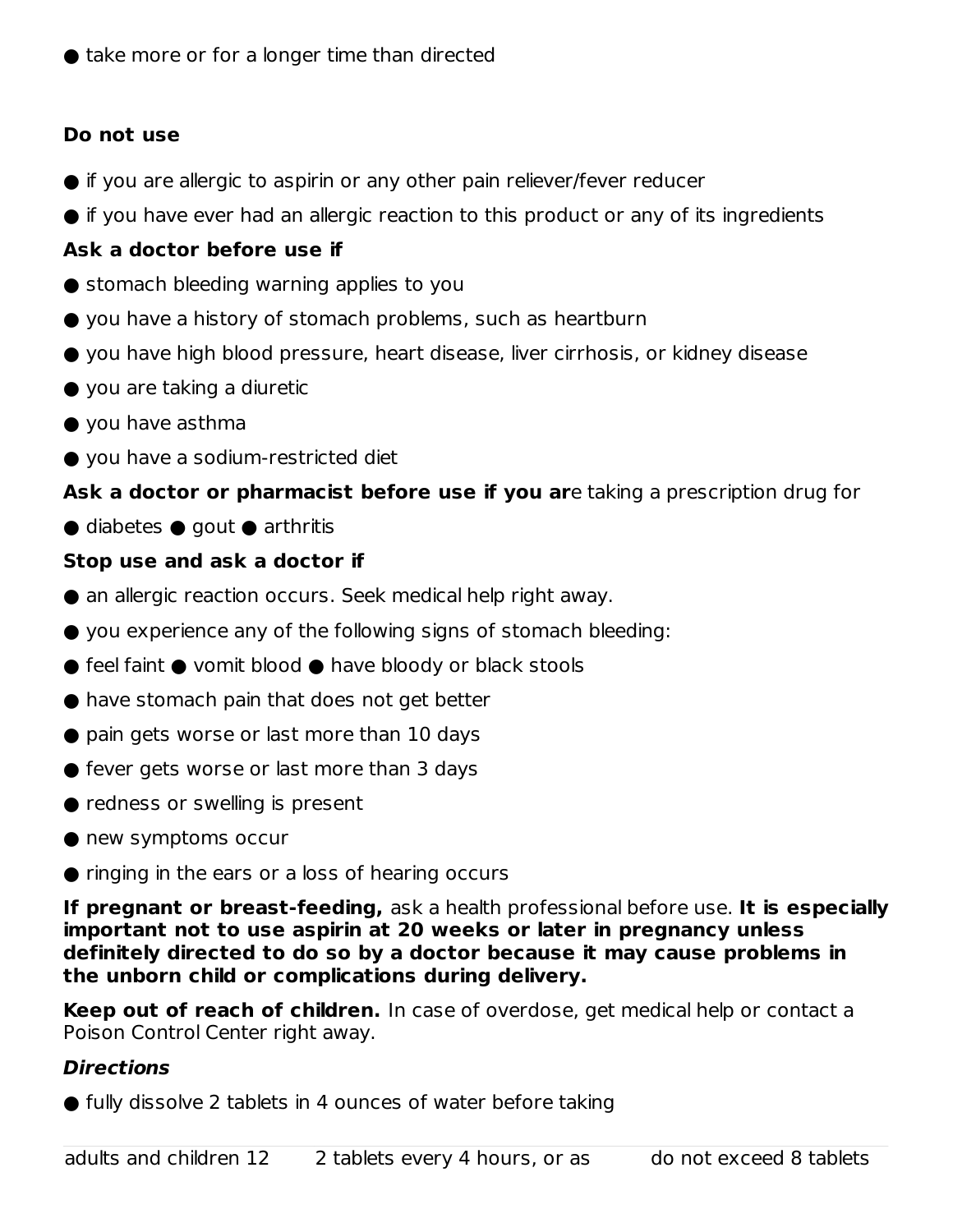| years and over           | directed by a doctor                                   | in 24 hours                            |
|--------------------------|--------------------------------------------------------|----------------------------------------|
| adults 60 years and over | 2 tablets every 4 hours, or as<br>directed by a doctor | do not exceed 4 tablets<br>in 24 hours |
| children under 12 years  | consult a doctor                                       |                                        |

#### **Other information**

- **each tablet contains:** sodium 568 mg
- store at room temperature. Avoid excessive heat.

● Alka-Seltzer Original Flavor in water contains principally the analgesic sodium acetylsalicylate

**Inactive Ingredients** anhydrous citric acid, sodium bicarbonate

#### **Questions or comments?1-800-986-0369** (Mon – Fri 9AM – 5PM EST)



Alka-Seltzer

Buffered Aspirin (NSAID) / Pain reliever / fever reducer

Fast Relief of: Headache Backache Body Aches Muscle Pain

ORIGINAL FLAVOR

24 EFFERVESCENT TABLETS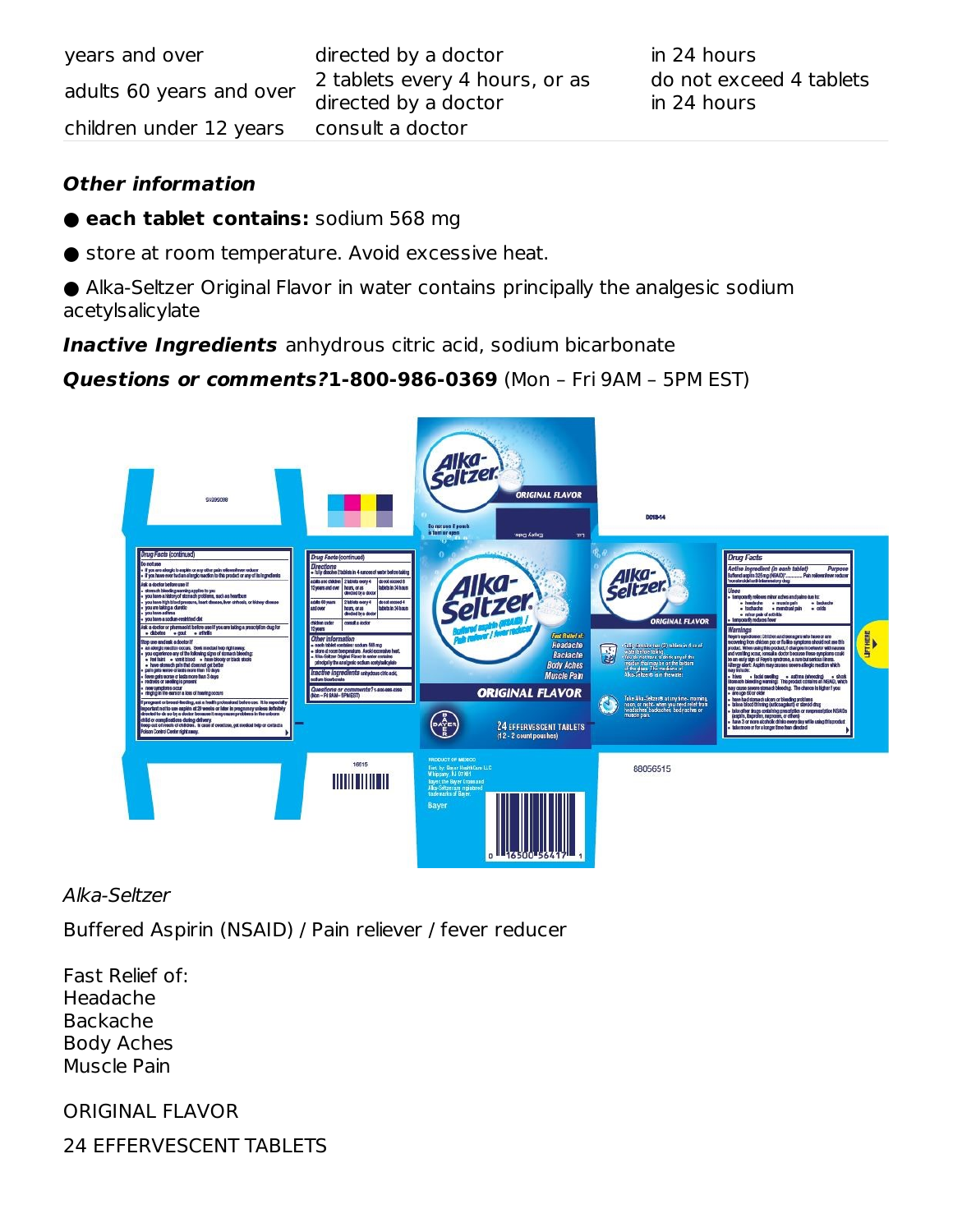# **ALKA-SELTZER ORIGINAL FLAVOR**

alka-seltzer original flavor tablet, effervescent

|              | <b>Product Information</b>                                                                       |                                                    |                                       |                                             |                                       |                                            |                                     |                 |                 |  |
|--------------|--------------------------------------------------------------------------------------------------|----------------------------------------------------|---------------------------------------|---------------------------------------------|---------------------------------------|--------------------------------------------|-------------------------------------|-----------------|-----------------|--|
|              | <b>Product Type</b>                                                                              |                                                    |                                       | HUMAN OTC DRUG<br><b>Item Code (Source)</b> |                                       |                                            | NDC:0280-0087                       |                 |                 |  |
|              | <b>Route of Administration</b>                                                                   |                                                    | ORAL                                  |                                             |                                       |                                            |                                     |                 |                 |  |
|              |                                                                                                  |                                                    |                                       |                                             |                                       |                                            |                                     |                 |                 |  |
|              |                                                                                                  |                                                    |                                       |                                             |                                       |                                            |                                     |                 |                 |  |
|              | <b>Active Ingredient/Active Moiety</b>                                                           |                                                    |                                       |                                             |                                       |                                            |                                     |                 |                 |  |
|              | ASPIRIN (UNII: R16CO5Y76E) (ASPIRIN - UNII:R16CO5Y76E)                                           |                                                    | <b>Ingredient Name</b>                |                                             |                                       | <b>Basis of Strength</b><br><b>ASPIRIN</b> |                                     |                 | <b>Strength</b> |  |
|              |                                                                                                  |                                                    |                                       |                                             |                                       |                                            |                                     |                 | 325 mg          |  |
|              |                                                                                                  |                                                    |                                       |                                             |                                       |                                            |                                     |                 |                 |  |
|              | <b>Inactive Ingredients</b>                                                                      |                                                    |                                       |                                             |                                       |                                            |                                     |                 |                 |  |
|              |                                                                                                  |                                                    | <b>Ingredient Name</b>                |                                             |                                       |                                            |                                     | <b>Strength</b> |                 |  |
|              | <b>ANHYDROUS CITRIC ACID (UNII: XF417D3PSL)</b>                                                  |                                                    |                                       |                                             |                                       |                                            |                                     | 1000 mg         |                 |  |
|              | SODIUM BICARBONATE (UNII: 8MDF5V39QO)                                                            |                                                    |                                       |                                             |                                       |                                            |                                     | 1916 mg         |                 |  |
|              |                                                                                                  |                                                    |                                       |                                             |                                       |                                            |                                     |                 |                 |  |
|              | <b>Product Characteristics</b>                                                                   |                                                    |                                       |                                             |                                       |                                            |                                     |                 |                 |  |
|              | Color                                                                                            | white                                              |                                       | <b>Score</b>                                |                                       |                                            | no score                            |                 |                 |  |
|              | <b>Shape</b>                                                                                     | <b>ROUND</b>                                       |                                       | <b>Size</b>                                 |                                       |                                            | 25mm                                |                 |                 |  |
|              | <b>Flavor</b>                                                                                    |                                                    |                                       | <b>Imprint Code</b>                         |                                       |                                            | Alka; Seltzer                       |                 |                 |  |
|              | <b>Contains</b>                                                                                  |                                                    |                                       |                                             |                                       |                                            |                                     |                 |                 |  |
|              |                                                                                                  |                                                    |                                       |                                             |                                       |                                            |                                     |                 |                 |  |
|              | <b>Packaging</b>                                                                                 |                                                    |                                       |                                             |                                       |                                            |                                     |                 |                 |  |
|              |                                                                                                  |                                                    |                                       |                                             |                                       |                                            |                                     |                 |                 |  |
| #            | <b>Item Code</b>                                                                                 | <b>Package Description</b>                         |                                       |                                             | <b>Marketing Start</b><br><b>Date</b> |                                            | <b>Marketing End</b><br><b>Date</b> |                 |                 |  |
| $\mathbf{1}$ | NDC:0280-0087-<br>04                                                                             | 12 in 1 CARTON                                     |                                       |                                             |                                       | 03/03/2022                                 |                                     |                 |                 |  |
| 1            |                                                                                                  | 2 in 1 POUCH; Type 0: Not a Combination            |                                       |                                             |                                       |                                            |                                     |                 |                 |  |
|              | NDC:0280-0087-                                                                                   | Product                                            |                                       |                                             |                                       |                                            |                                     |                 |                 |  |
| 2            | 02                                                                                               | 18 in 1 CARTON                                     |                                       |                                             | 03/03/2022                            |                                            |                                     |                 |                 |  |
| 2            |                                                                                                  | Product                                            |                                       | 2 in 1 POUCH; Type 0: Not a Combination     |                                       |                                            |                                     |                 |                 |  |
| 3            | NDC:0280-0087-<br>03                                                                             | 36 in 1 CARTON                                     |                                       |                                             | 04/04/2022                            |                                            |                                     |                 |                 |  |
| З            |                                                                                                  | 2 in 1 POUCH; Type 0: Not a Combination<br>Product |                                       |                                             |                                       |                                            |                                     |                 |                 |  |
|              |                                                                                                  |                                                    |                                       |                                             |                                       |                                            |                                     |                 |                 |  |
|              |                                                                                                  |                                                    |                                       |                                             |                                       |                                            |                                     |                 |                 |  |
|              | <b>Marketing Information</b>                                                                     |                                                    |                                       |                                             |                                       |                                            |                                     |                 |                 |  |
|              | <b>Marketing</b><br><b>Application Number or Monograph</b><br><b>Citation</b><br><b>Category</b> |                                                    | <b>Marketing Start</b><br><b>Date</b> |                                             |                                       | <b>Marketing End</b><br><b>Date</b>        |                                     |                 |                 |  |
|              | anaasaah nat                                                                                     |                                                    |                                       |                                             |                                       |                                            |                                     |                 |                 |  |